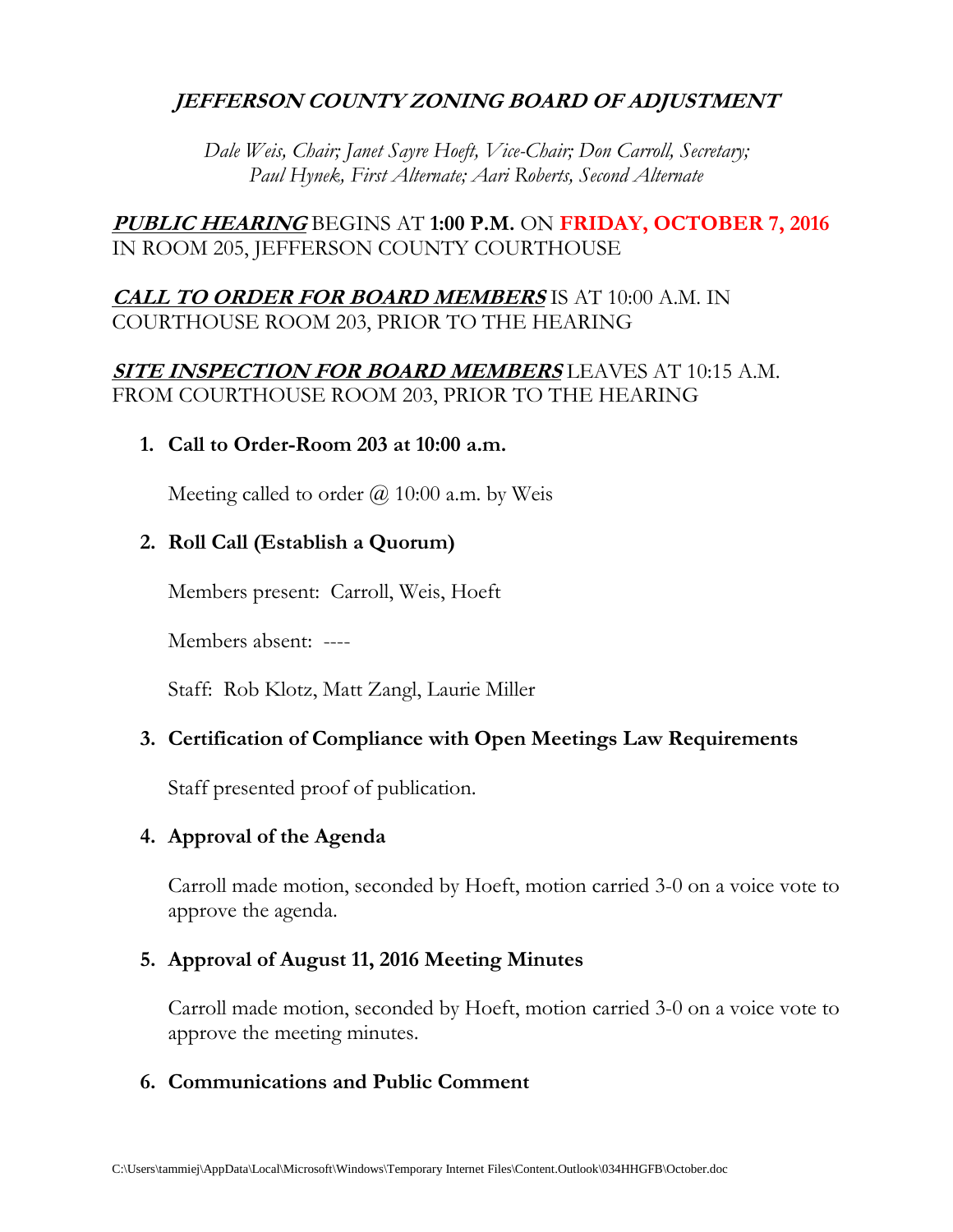Rob discussed with the Board shortening up the time between the morning meeting and site inspection by 5-10 minutes as needed. Carroll made motion, seconded by Weis, motion carried 3-0 on a voice vote to approve.

Rob noted that Matt Zangl would be doing the variances in the future, and that no one was present for public comment.

Hoeft requested that a copy of the ordinance sections that were applicable to the petitions be included in the files for review at hearing.

**7. Site Inspections – Beginning at 10:15 a.m. and Leaving from Room 203** V1590-16 – Joshua I Fye, W1789 County Road CW, Town of Ixonia V1591-16 – Alton Ciha/Norman Eggert Trust Property, W9299 Oakland Rd, Town of Oakland

#### **8. Public Hearing – Beginning at 1:00 p.m. in Room 205**

Meeting called to order  $\omega$  1:00 p.m. by Weis

Members present: Carroll, Weis, Hoeft

Members absent: --------

Staff: Rob Klotz, Matt Zangle, Laurie Miller

## **9. Explanation of Process by Board of Adjustment Chair**

The following was read into the record by Carroll:

# **NOTICE OF PUBLIC HEARING JEFFERSON COUNTY ZONING BOARD OF ADJUSTMENT**

**NOTICE IS HEREBY GIVEN** that the Jefferson County Zoning Board of Adjustment will conduct a public hearing at 1:00 p.m. on **Friday, October 7, 2016** in Room 205 of the Jefferson County Courthouse, Jefferson, Wisconsin. Matters to be heard are applications for variance from terms of the Jefferson County Zoning Ordinance. No variance may be granted which would have the effect of allowing in any district a use not permitted in that district. No variance may be granted which would have the effect of allowing a use of land or property which would violate state laws or administrative rules. Subject to the above limitations, variances may be granted where strict enforcement of the terms of the ordinance results in an unnecessary hardship and where a variance in the standards will allow the spirit of the ordinance to be observed, substantial justice to be accomplished and the public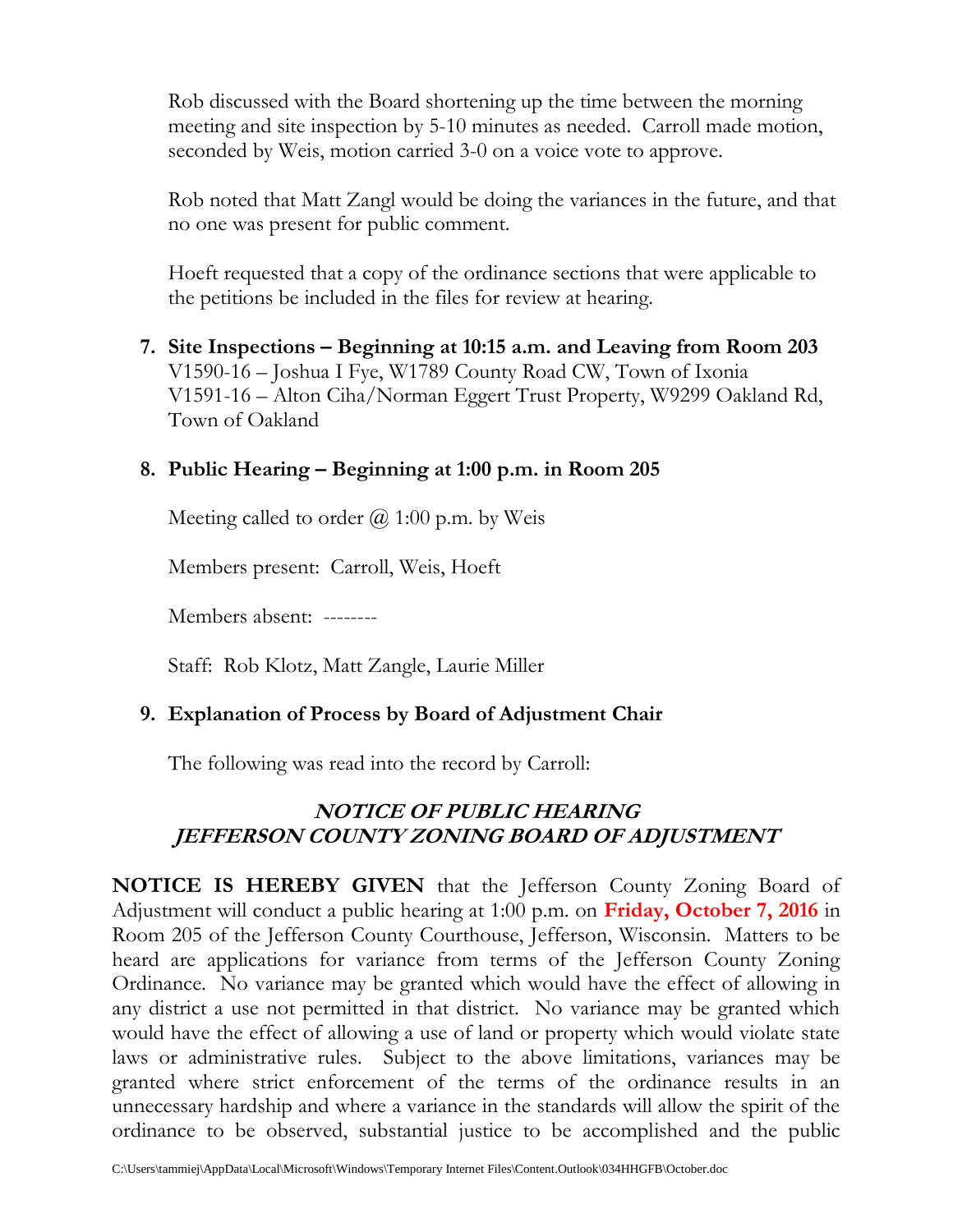interest not violated. Based upon the findings of fact, the Board of Adjustment must conclude that: 1) Unnecessary hardship is present in that a literal enforcement of the terms of the ordinance would unreasonably prevent the owner from using the property for a permitted purpose or would render conformity with such restrictions unnecessarily burdensome; 2) The hardship is due to unique physical limitations of the property rather than circumstances of the applicant; 3) The variance will not be contrary to the public interest as expressed by the purpose and intent of the zoning ordinance. **PETITIONERS, OR THEIR REPRESENTATIVES, SHALL BE**  PRESENT. There may be site inspections prior to public hearing which any interested parties may attend; discussion and possible action shall be occur after public hearing on the following:

**V1590-16 – Joshua I Fye:** Variance from Sec. 11.04(f)6 of the Jefferson County Zoning Ordinance to allow a garage at 13 feet from a side lot line in an A-1, Agricultural zone. The site is at **W1789 County Road CW** in the Town of Ixonia, on PIN 012-0816-0511-002 (2.5 Acres)

Joshua Fye (W1789 County Road CW) presented his petition. He stated that he was asking to be allowed to build a garage utilizing an existing garage foundation. The other location would be too far from the house to be used and there would be problems accessing the septic for service at the other location.

In favor was Kathy Fye (W179 County Road CW). She stated that they needed to have a garage because they don't have one, and would like to use the existing foundation. Joshua added that this lot had been split off from the adjacent lands and commented on the setbacks at that time.

There were no questions or comments in opposition of the petition. There was a town response in the file in favor of the petition which was read into the record by Weis.

Klotz commented on the survey. When establishing lot lines for a land split, there are no setbacks for fill which is what the cement pad is considered. The setback requirements used today were established in 1975. There is an extensive amount of fill and an existing foundation. The other location on the property would be lower. It was there when the property was purchased, and it would be advantageous to use something that is already there. They are somewhat restricted in that the building site is where it is. They would not violate the public interest because a detached garage is permitted in that zone. They have a house and barn, but they don't have a garage. Klotz felt it met the three tests for variance approval. Their request is reasonable. If it was a brand new spot and they wanted to build 13' from the lot line, there would be no basis for a reduced setback. They are asking to use something that already exists.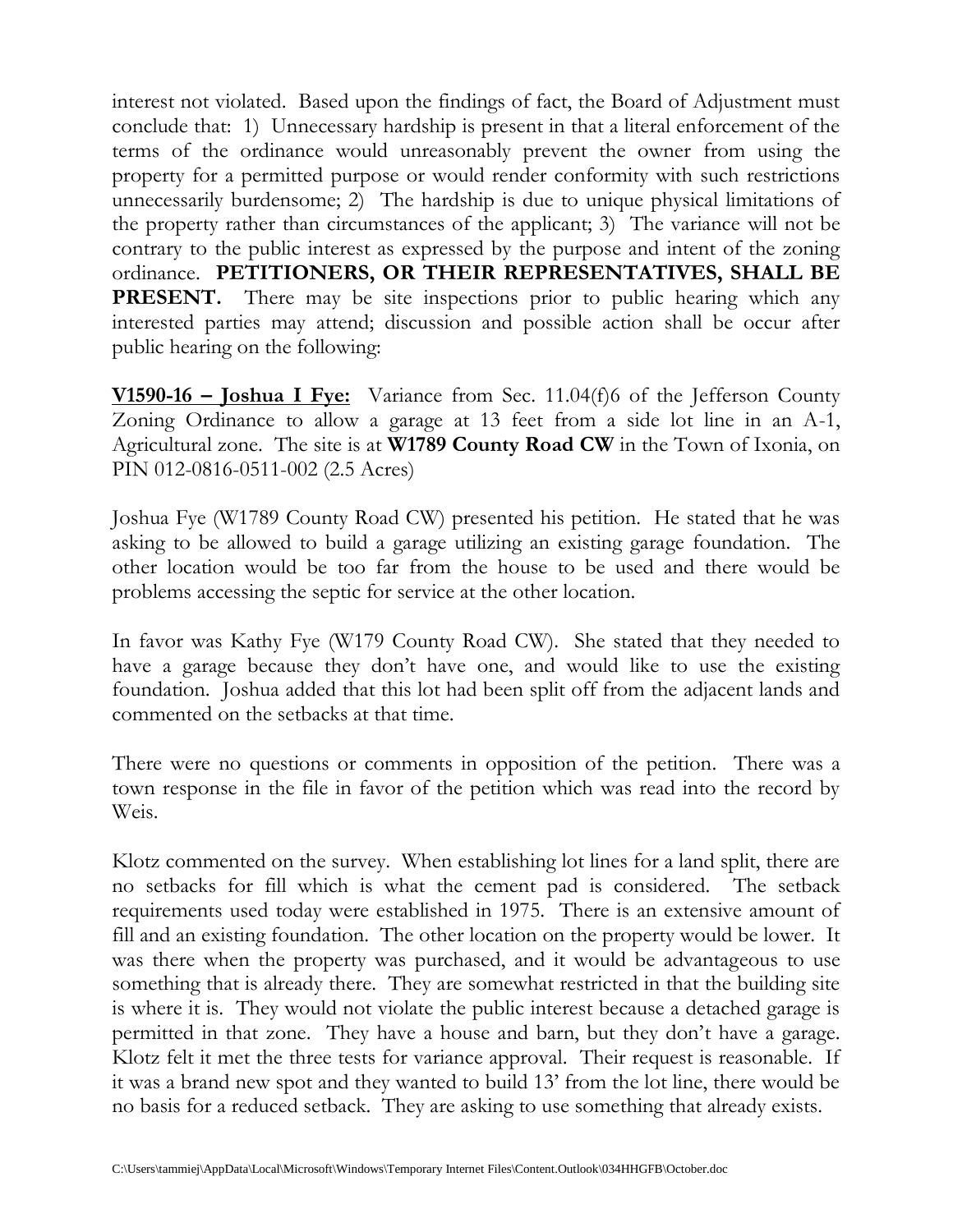Hoeft noted that when they were out there on site inspections, it looked like there was an area where they were parking and there was a lot of empty space there; however, after reviewing the file, she made note of the letter of explanation in the file regarding the ramifications of moving the garage to another location entirely. She asked the petitioner to explain. The petitioner explained that he would have to circumvent the entire property in order to enter the barn. Hoeft asked the petitioner about the well and septic locations. The petitioner explained that if the garage was put in the other location, there would be difficulties with servicing/accessing the septic.

Carroll noted the setbacks have a purpose, and made comment that by reducing the setback, it imposes on the adjacent property which is agricultural. The 20' is there for a purpose. He noted that in some situations or occasions in the past, this has been a problem. They would have to consider the impact on this property. Klotz commented that all adjoining property owners were noticed. If the reduced setback would in any way harm or impede the agricultural use of the property, the adjacent property owner could have been responded. The petitioner noted that those lands were not likely to be developed and further explained. Klotz explained that this is agricultural use of the property at this time. The petitioner explained that the farmer has had room to turn around and further explained. Carroll explained the Board's responsibility to look at the land.

**V1591-16 – Alton Ciha/Norman & Judith Eggert Trust:** Variance from Sec. 11.09(c) and 11.09(e) to allow an addition to a non-conforming residence at **W9299 Oakland Road**, Town of Oakland, on PIN 022-0613-0533-014 (0.22 Acre). The property is zoned Residential R-1.

Alton Ciha (W9299 Oakland Road) presented the petition. Norman Eggert (W1042 Hubbleton Road) was also present. Ciha stated that their family has expanded because of a recent adoption, and that they needed to add onto the home. The variance was needed to add on 50% more of square footage than the existing house. He explained the existing square footage of the house was about 1,000 square feet and wanted to add 950 square feet. They will not be any closer to the road or the property line behind them. There is a property slope from north to south. There is an existing basement that will be converted to an attached garage under the home with living space above. There is no garage on the property.

There were no questions or comments in favor or opposition of the petition. There was a town decision in file approving the petition with a recommendation that the property be bermed at the south and west of the lot with a rain garden to retain water run-off. This was read into the record by Weis.

There was a brief discussion regarding the building permit application in the file.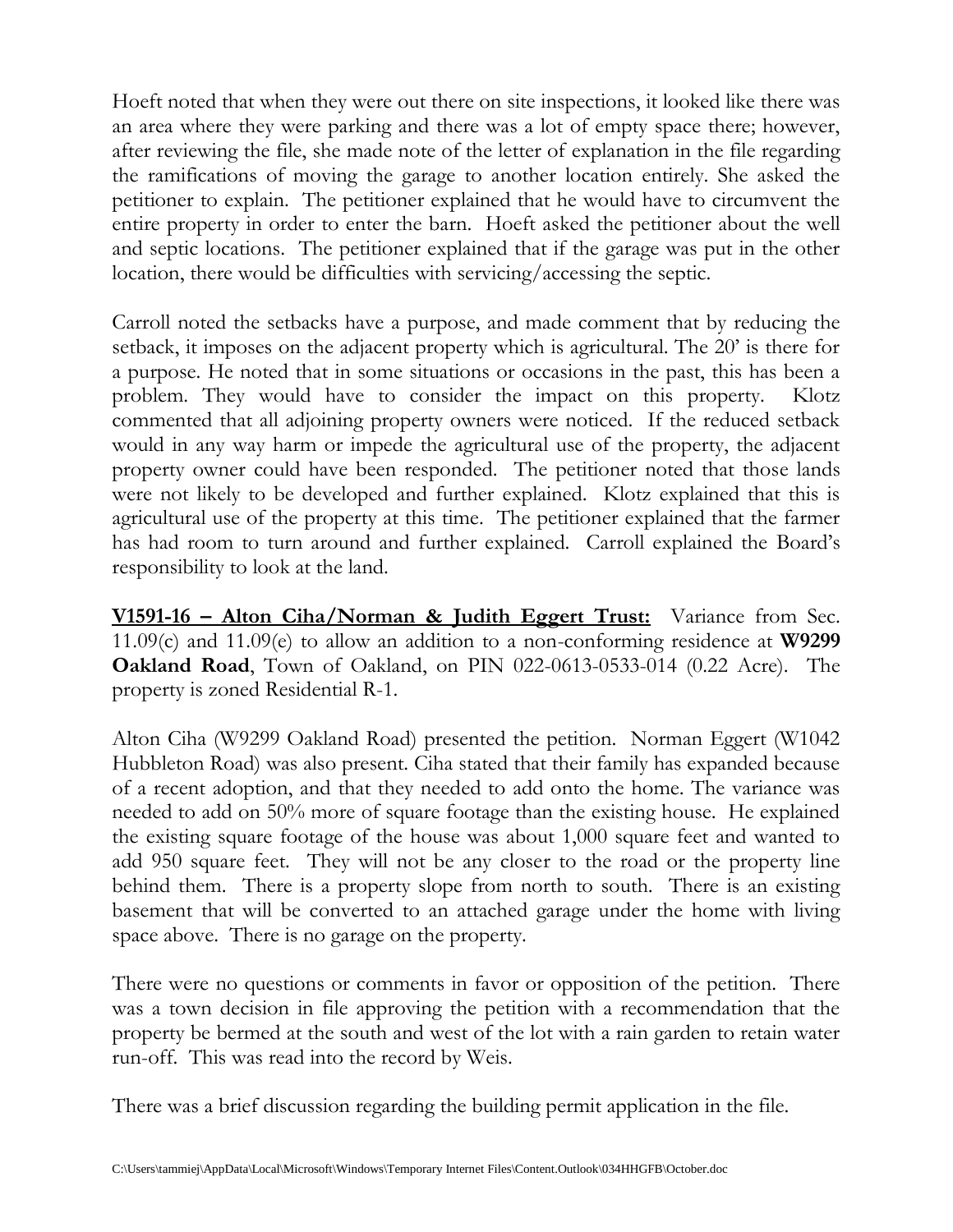Klotz noted that the area has a lot of platted, sub-standard lots that do not meet the standards as we require presently. There are a lot homes that exist on these small, irregularly shaped lots with sub-standard roads and widths. The house as it exists has less than the square footage allowed for a single family home. They are adding onto a single family home to make it more livable at least to current standards which is now grandfathered, but not in conformance to today's standards. Klotz felt that by allowing them to add on the structure and make it a more livable size would be reasonable. The property is on public sewer so not as much area is needed if they had a private septic or needed a septic replacement. As seen on the onsite inspection, the structure is non-conforming because its close proximity to the lot line. This addition is on the opposite end. There is slope on the property.

Klotz stated there was a discrepancy in the square footage. The permit indicated it would be 896 square feet; however, the petitioner stated it would be 950 square feet – we would need clarification on that. There would be a second story living space and a first story for an attached garage. There is no garage on the property. Klotz further explained the reason for the variance was a 50% footprint expansion and/or 50% structural element expansion as defined in the ordinance. Ciha confirmed the square footage was 896 square feet.

Weis explained that personal circumstances are not a consideration for a variance request. The variance is because it's a house addition on a non-conforming lot, and the Board would be looking at allowing the expansion of the structure. Weis further explained.

Hoeft noted that the house is smaller than standard. She asked the petitioner to explain the town's recommendation about berming and a rain garden. Eggert stated that the town was concerned about runoff onto the neighbor's property and further explained. Hoeft asked if they knew anything about rain gardens. Eggert said he did not and he further explained. Hoeft explained a rain garden.

Carroll explained that the Board is not bound by a town's recommendation and noted this was a legal, non-conforming lot. Consideration would be the lot location, size, and location of the house. Eggert noted that he also owned the lot to the north.

Weis asked staff to explain the restrictions for run-off. Klotz stated there were no restrictions for the county except in the shoreland areas within 300' of the lake. The town building inspector has construction erosion rules regarding run-off. The Board can grant a variance with any number of conditions if the conditions directly apply to the variance. Klotz further explained. The Board would have to make it part of their decision and suggested the Board give them options. Weis commented on the size of the lot, when it was established, and run-off issue options. There was further discussion on options for any run-off issues.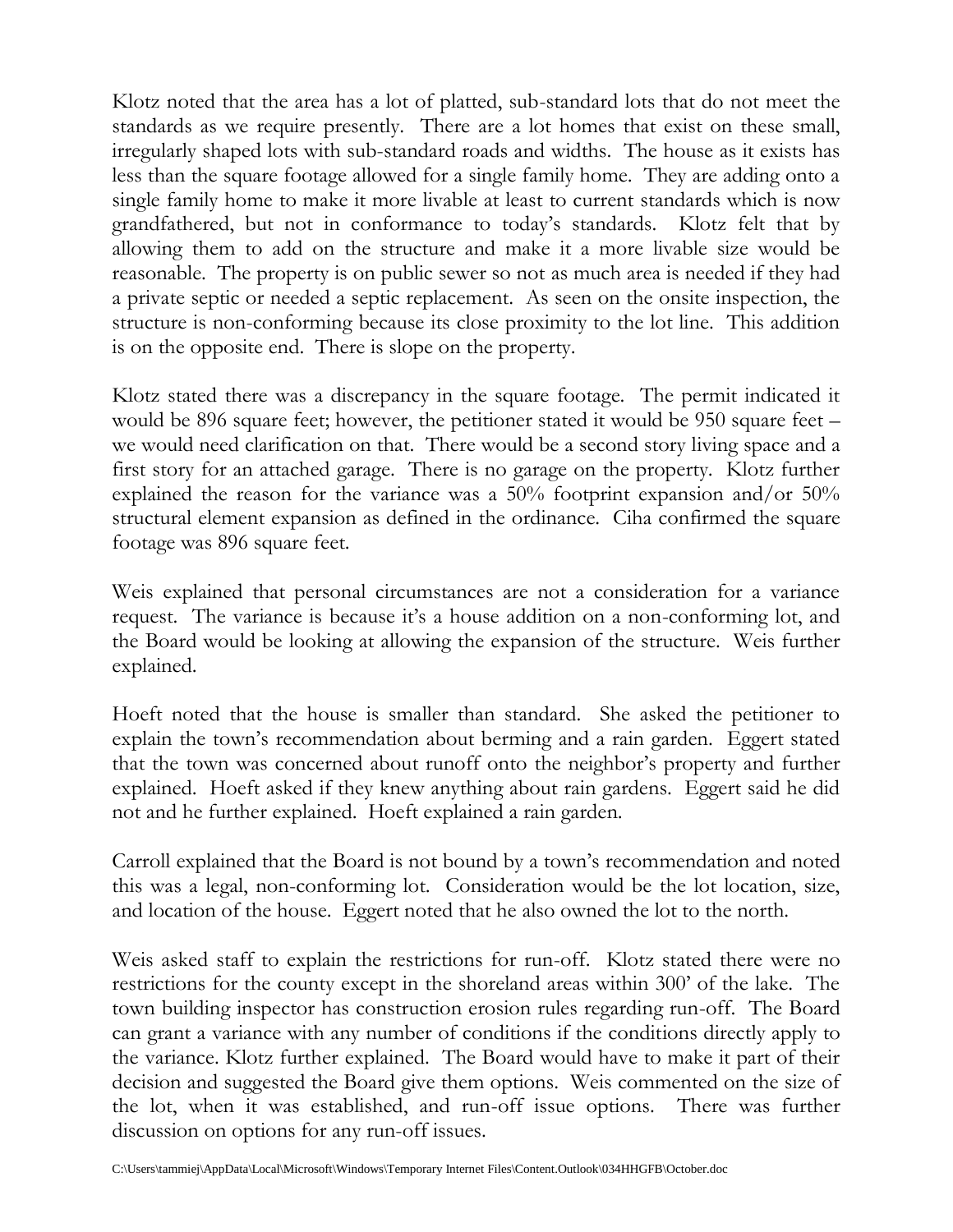## **10. Discussion and Possible Action on Above Petitions (See following pages & files)**

#### **11. Adjourn**

Hoeft made motion, seconded by Weis, motion carried 3-0 on a voice vote to adjourn  $\omega$  2:04 p.m.

**If you have questions regarding these variances, please contact the Zoning Department at 920-674-7113 or 920-674-8638. Variance files referenced on this hearing notice may be viewed in Courthouse Room 201 between the hours of 8:00 a.m. and 4:30 p.m. Monday through Friday, excluding holidays. Materials covering other agenda items can be found at www.jeffersoncountywi.gov.**

# **JEFFFERSON COUNTY ZONING BOARD OF ADJUSTMENT**

*A quorum of any Jefferson County Committee, Board, Commission or other body, including the Jefferson County Board of Supervisors, may be present at this meeting.*

Individuals requiring special accommodations for attendance at the meeting should contact the County Administrator at 920-674-7101 at least 24 hours prior to the meeting so appropriate arrangements can be made.

*A digital recording of the meeting will be available in the Zoning Department upon request.*

Additional information on Zoning can be found at [www.jeffersoncountywi.gov](http://www.jeffersoncountywi.gov/)

\_\_\_\_\_\_\_\_\_\_\_\_\_\_\_\_\_\_\_\_\_\_\_\_\_\_\_\_\_\_\_\_\_\_\_\_\_\_\_ \_\_\_\_\_\_\_\_\_\_\_\_\_\_\_\_\_\_\_\_\_\_

Secretary Date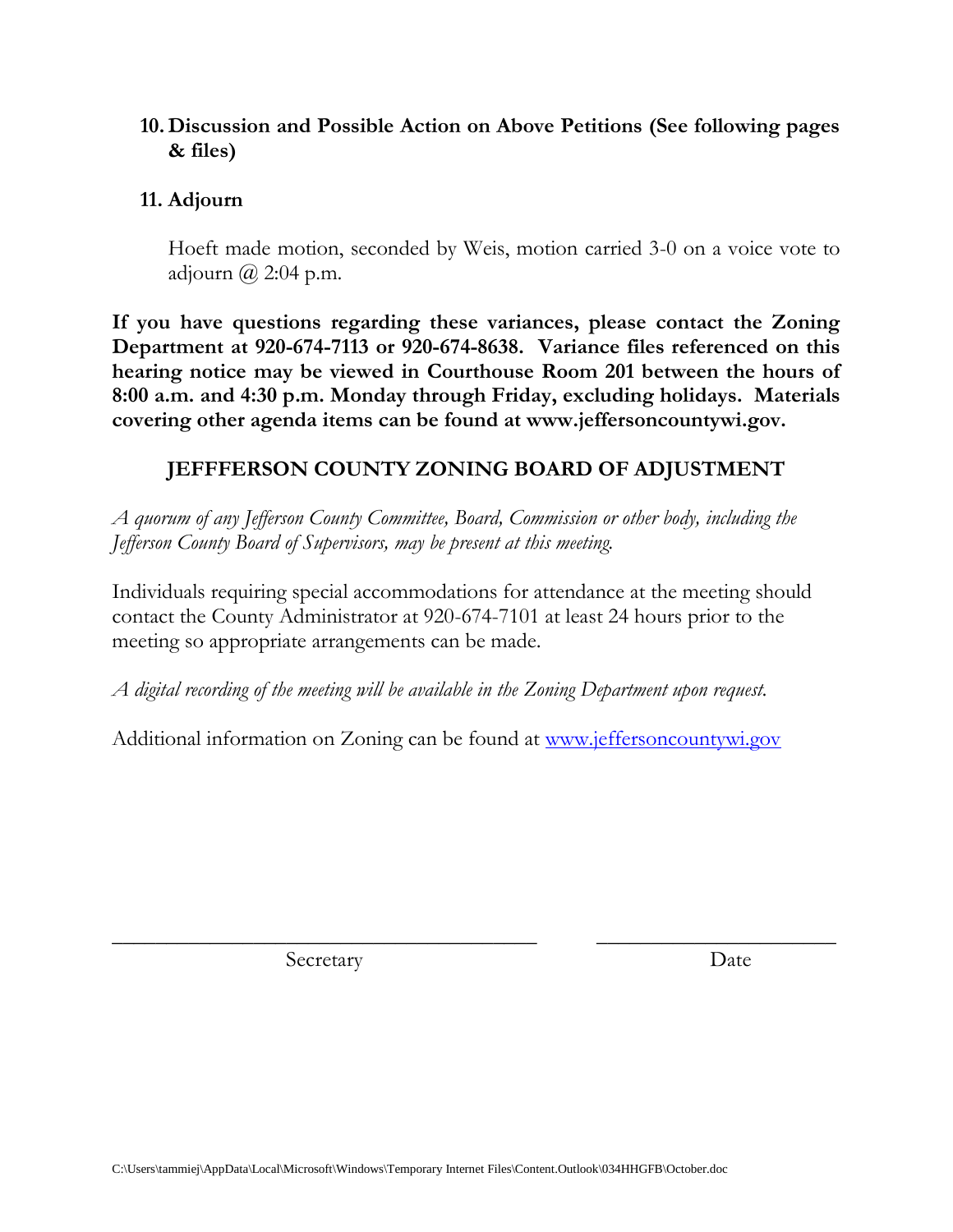# **DECISION OF THE ZONING BOARD OF ADJUSTMENT JEFFERSON COUNTY, WISCONSIN**

#### **FINDINGS OF FACT**

| PETITION NO.:<br><b>HEARING DATE:</b>     | 2016 V1590<br>$10 - 7 - 2016$                                                                                                                                                                                                                                                                               |
|-------------------------------------------|-------------------------------------------------------------------------------------------------------------------------------------------------------------------------------------------------------------------------------------------------------------------------------------------------------------|
| <b>APPLICANT:</b>                         | <b>Joshua I &amp; Catherine M Fye</b>                                                                                                                                                                                                                                                                       |
| <b>PROPERTY OWNER:</b>                    | <b>SAME</b>                                                                                                                                                                                                                                                                                                 |
| PARCEL (PIN #):                           | 012-0816-0511-002                                                                                                                                                                                                                                                                                           |
| <b>TOWNSHIP:</b>                          | Ixonia                                                                                                                                                                                                                                                                                                      |
|                                           | <b>INTENT OF PETITIONER:</b> To construct a detached garage in an A-1 Zone                                                                                                                                                                                                                                  |
|                                           | utilizing an existing foundation at 13' from the side lot line.                                                                                                                                                                                                                                             |
|                                           |                                                                                                                                                                                                                                                                                                             |
|                                           | THE APPLICANT REQUESTS A VARIANCE FROM SECTION 11.04(f)6<br><b>OF</b><br>THE JEFFERSON COUNTY ZONING ORDINANCE.<br>THE FEATURES OF THE PROPOSED CONSTRUCTION AND PROPERTY WHICH<br>RELATE TO THE GRANT OR DENIAL OF THE VARIANCE APPLICATION ARE:<br>A-1 zoning district side yard minimum setback $= 20$ ' |
|                                           |                                                                                                                                                                                                                                                                                                             |
|                                           | Proposed structure will utilize an existing foundation                                                                                                                                                                                                                                                      |
|                                           | The existing is at 15' with a 13' setback proposed due to a 2' overhang                                                                                                                                                                                                                                     |
|                                           | Accessory residential use & storage only                                                                                                                                                                                                                                                                    |
|                                           | No business use, habitable use or water service proposed                                                                                                                                                                                                                                                    |
|                                           |                                                                                                                                                                                                                                                                                                             |
|                                           | FACTS OR OBSERVATIONS BASED ON SITE INSPECTIONS:<br>Site inspections<br>conducted. Observed property layout & location.                                                                                                                                                                                     |
| <b>FACTS PRESENTED AT PUBLIC HEARING:</b> | See tape, minutes & file.                                                                                                                                                                                                                                                                                   |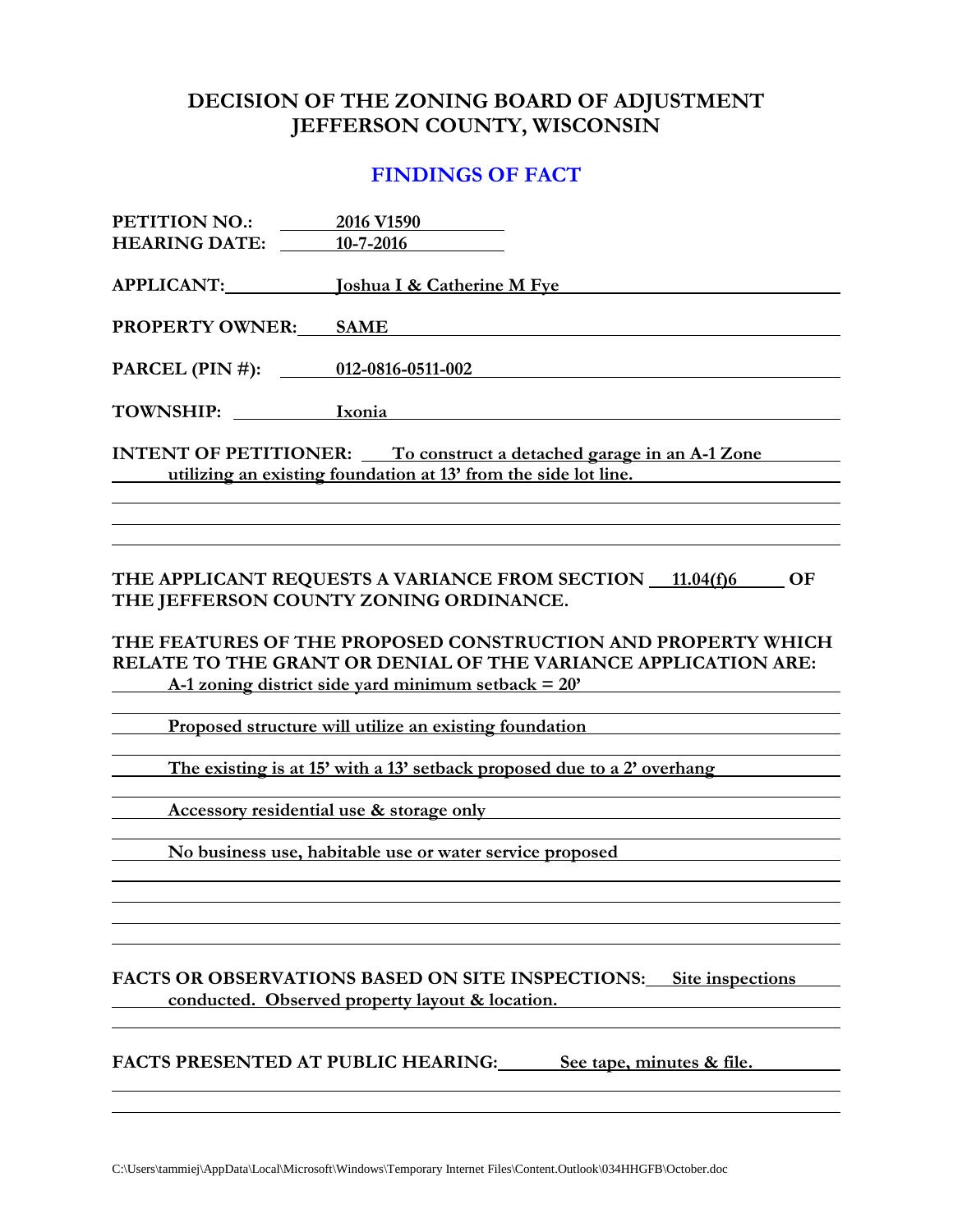#### **DECISION STANDARDS**

- **A. NO VARIANCE MAY BE GRANTED WHICH WOULD HAVE THE EFFECT OF ALLOWING IN ANY DISTRICT A USE NOT PERMITTED IN THAT DISTRICT ---------**
- **B. NO VARIANCE MAY BE GRANTED WHICH WOULD HAVE THE EFFECT OF ALLOWING A USE OF LAND OR PROPERTY WHICH WOULD VIOLATE STATE LAWS OR ADMINISTRATIVE RULES:**
- **C. SUBJECT TO THE ABOVE LIMITATIONS, VARIANCES MAY BE GRANTED WHERE STRICT ENFORCEMENT OF THE TERMS OF THE ORDINANCE RESULTS IN AN UNNECESSARY HARDSHIP & WHERE A VARIANCE IN THE STANDARDS WILL ALLOW THE SPIRIT OF THE ORDINANCE TO BE OBSERVED, SUBSTANTIAL JUSTICE TO BE ACCOMPLISHED, & THE PUBLIC INTEREST NOT VIOLATED.**

**BASED ON THE FINDINGS OF FACT, THE BOARD CONCLUDES THAT:**

- **1. UNNECESSARY HARDSHIP IS PRESENT IN THAT A LITERAL ENFORCEMENT OF THE TERMS OF THE ZONING ORDINANCE WOULD UNREASONABLY PREVENT THE OWNER FROM USING THE PROPERTY FOR A PERMITTED PURPOSE OR WOULD RENDER CONFORMITY WITH SUCH RESTRICTIONS UNNECESSARILY BURDENSOME BECAUSE the slope of the land requires a location that would not increase runoff. There would be minimal impact to the adjacent properties. The alternative location would impede access for service of the septic system. Everyone is entitled to a garage.**
- **2. THE HARDSHIP IS DUE TO UNIQUE PHYSICAL LIMITATIONS OF THE PROPERTY RATHER THAN THE CIRCUMSTANCES OF THE APPLICANT BECAUSE** this property was created from the farmland property. The location of the **garage floor did not meet the 20' setback. The septic & farm fields are where they are. Multiple physical features of the property justifies using the existing foundation.**
- **3. THE VARIANCE WILL NOT BE CONTRARY TO THE PUBLIC INTEREST AS EXPRESSED BY THE PURPOSE AND INTENT OF THE ZONING ORDINANCE BECAUSE they will not be adding to the amount of land covered, and it will provide storage of vehicles. It improves the site and appearance of the land. The farmer has room to turn around. The town board was in favor. There are no site line issues.**

**\*A VARIANCE MAY BE GRANTED IF ALL THESE CONDITIONS ARE MET\***

**DECISION: THE REQUESTED VARIANCE IS GRANTED.**

**MOTION: Hoeft SECOND: Weis VOTE: 3-0 (Voice Vote)**

**CONDITIONS OF APPROVAL/DENIAL:**

| SIGNED: |  |
|---------|--|
|---------|--|

**SIGNED: DATE: 10-07-2016**

**BOARD DECISIONS MAY BE APPEALED TO CIRCUIT COURT. AUDIO RECORD OF THESE PROCEEDINGS IS AVAILABLE UPON REQUEST.**

C:\Users\tammiej\AppData\Local\Microsoft\Windows\Temporary Internet Files\Content.Outlook\034HHGFB\October.doc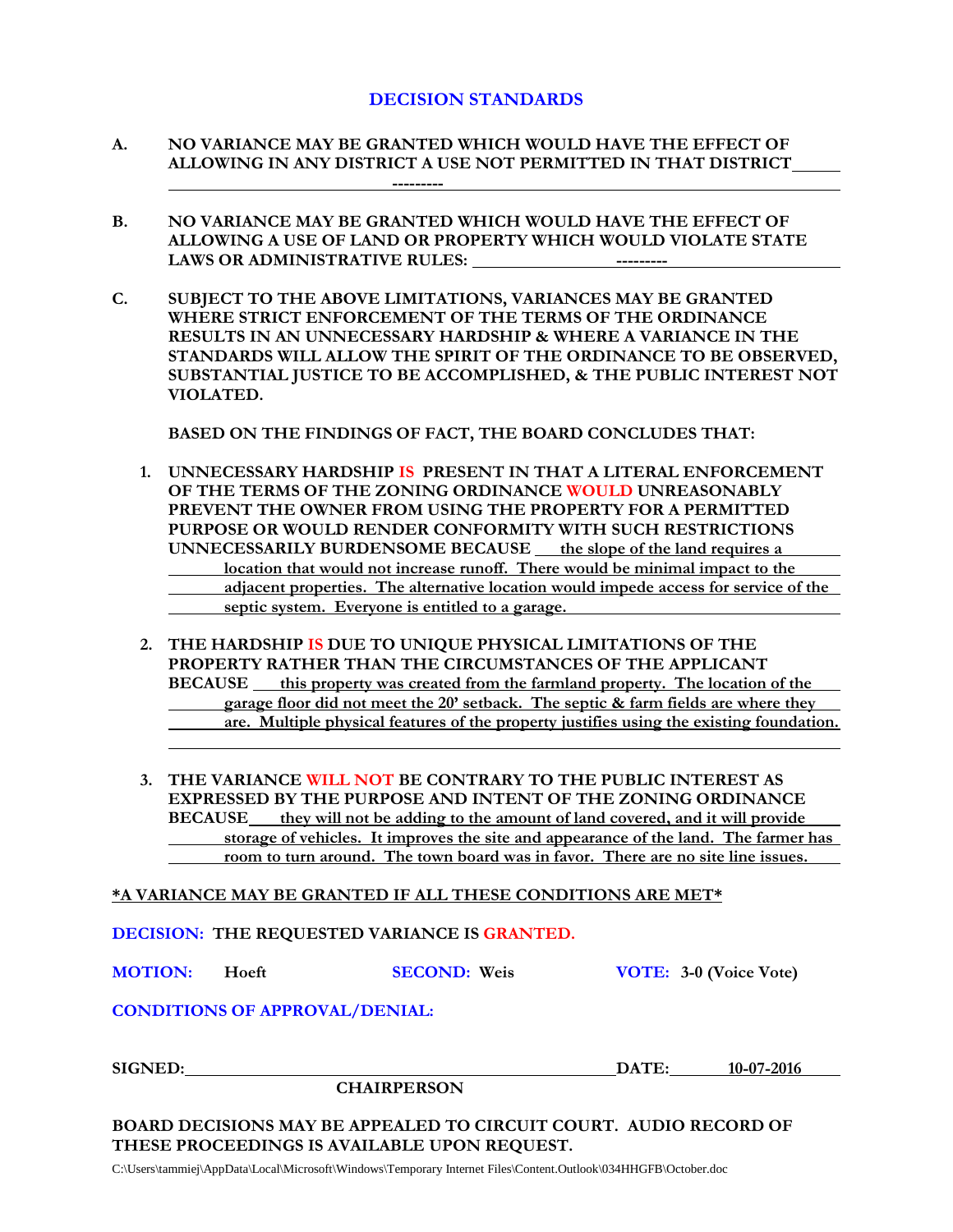## **DECISION OF THE ZONING BOARD OF ADJUSTMENT JEFFERSON COUNTY, WISCONSIN**

## **FINDINGS OF FACT**

| PETITION NO.:<br><b>HEARING DATE:</b>                                                                                                                                                               | 2016 V1591<br>10-07-2016                                                                                                                                                    |  |
|-----------------------------------------------------------------------------------------------------------------------------------------------------------------------------------------------------|-----------------------------------------------------------------------------------------------------------------------------------------------------------------------------|--|
| <b>APPLICANT:</b>                                                                                                                                                                                   | Alton Ciha                                                                                                                                                                  |  |
| <b>PROPERTY OWNER:</b>                                                                                                                                                                              | Norman & Judith EggertTrust                                                                                                                                                 |  |
| PARCEL (PIN #):                                                                                                                                                                                     | 022-0613-0533-014                                                                                                                                                           |  |
| <b>TOWNSHIP:</b>                                                                                                                                                                                    | Oakland                                                                                                                                                                     |  |
| <b>INTENT OF PETITIONER:</b> To construct a 2-story addition to a non-conforming<br>structure exceeding 50% of the structural members as well as 50% of the footprint of<br>the existing structure. |                                                                                                                                                                             |  |
|                                                                                                                                                                                                     | THE APPLICANT REQUESTS A VARIANCE FROM SECTION 11.09(c) & 11.09(e)                                                                                                          |  |
| $11.09$ applies                                                                                                                                                                                     | OF THE JEFFERSON COUNTY ZONING ORDINANCE.<br>THE FEATURES OF THE PROPOSED CONSTRUCTION AND PROPERTY WHICH<br>RELATE TO THE GRANT OR DENIAL OF THE VARIANCE APPLICATION ARE: |  |
|                                                                                                                                                                                                     | Addition is greater than 50% of the existing footprint                                                                                                                      |  |
| Addition is in excess of 50% of its structural members                                                                                                                                              |                                                                                                                                                                             |  |
| Town of Oakland approval with berm & rain garden recommendation                                                                                                                                     |                                                                                                                                                                             |  |
| 2-story addition - ?? 896 square foot addition to residence<br>896 square foot addition – attached garage                                                                                           |                                                                                                                                                                             |  |
| 25' to ROW<br>5' side setback<br>15' rear setback                                                                                                                                                   | Zone R-1 - minimum setbacks (substandard lot):                                                                                                                              |  |
|                                                                                                                                                                                                     | FACTS OR OBSERVATIONS BASED ON SITE INSPECTIONS:<br>Site inspections<br>conducted. Observed property layout & location.                                                     |  |

**FACTS PRESENTED AT PUBLIC HEARING: See tape, minutes & file.**

C:\Users\tammiej\AppData\Local\Microsoft\Windows\Temporary Internet Files\Content.Outlook\034HHGFB\October.doc